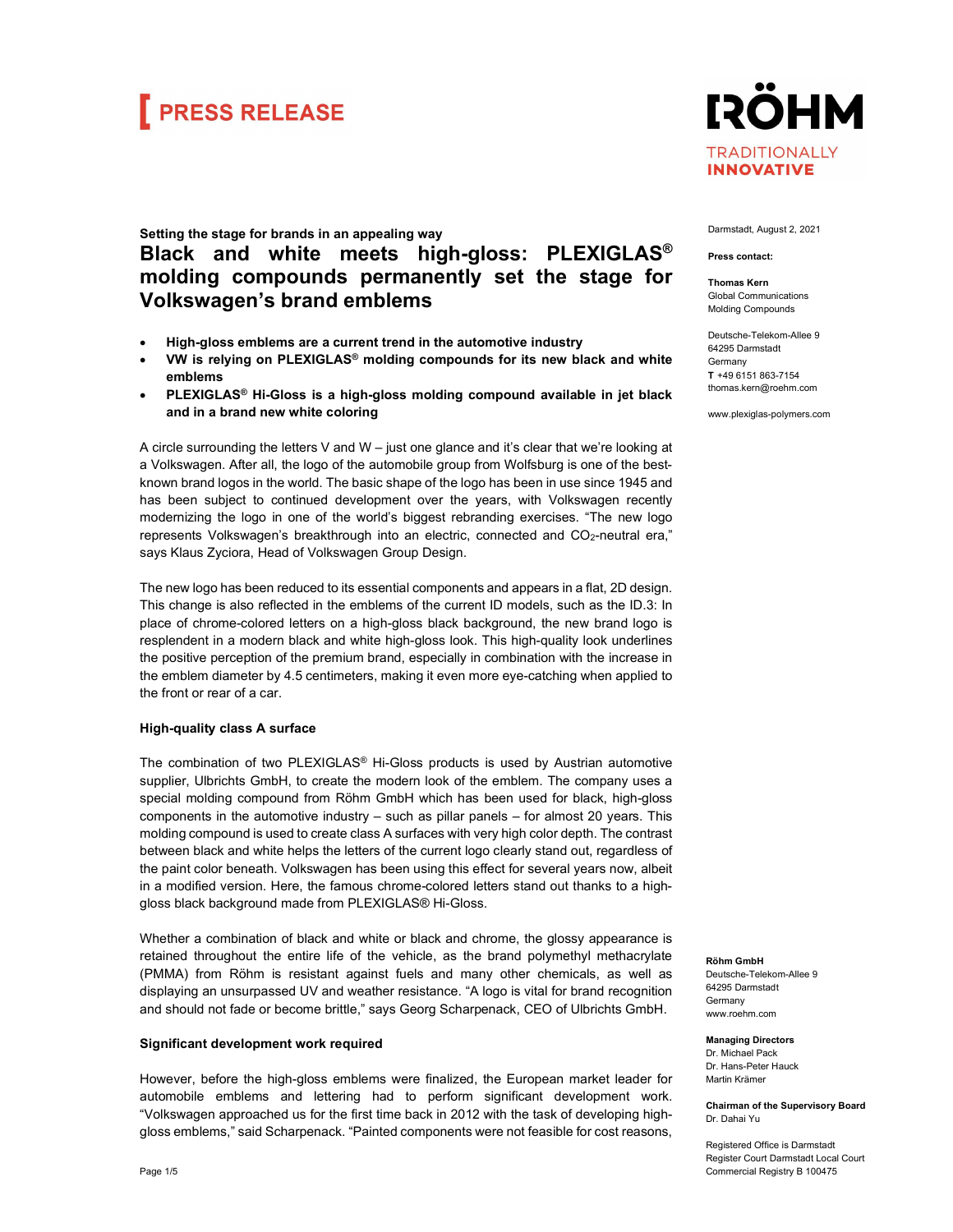## **FRESS RELEASE**



which is why we experimented with various materials." The goal was to find a material which could be formed into thin and high-quality emblems using an automated injection molding procedure. "We initially thought PMMA was not suitable for this," Scharpenack reports. "However, Brenntag Austria and the high-quality products from Röhm convinced us otherwise."

Brenntag is the global market leader in chemical and ingredients distribution. Brenntag Austria is the trade partner of Röhm in Austria and therefore offers its customers the entire range of PLEXIGLAS<sup>®</sup> products. Alongside the high-gloss black PLEXIGLAS<sup>®</sup> molding compounds, which have proven their worth over many years, the portfolio was recently expanded to include a white coloring of the brand PMMA from Röhm. "We are aware of the strengths of the different materials  $-$  and PLEXIGLAS<sup>®</sup> Hi-Gloss molding compounds also have several benefits when it comes to producing emblems," says Joachim Schicker, Account Manager Material Science-Polymers at Brenntag Austria. These benefits mean it is possible to create the black and white high-gloss component with a class A surface in just one work step when injection molding. "There is no need to apply a subsequent high-gloss paint," says Scharpenack. "We can therefore significantly reduce the costs for each component – a key factor when considering the high number of parts required in the automotive industry."

#### Emblem evolution continues

Economic in production and permanently high-gloss: PLEXIGLAS® combines function and aesthetics and supports automobile manufacturers in the development of their model ranges. At Volkswagen, light is becoming an ever more central design element – or as Head of Volkswagen Group Design Zyciora puts it: "Light is the new chrome." The logo will also be illuminated in the future; not just on the vehicles, but also at the company sites and dealerships.

The ID.ROOMZZ concept car showed off this aspect with its particularly striking light elements and illuminated front and rear emblems. "While European legislation currently does not permit brand logos to be illuminated on the road, several Asian countries do allow it.  $PLEXIGLAS<sup>®</sup>$  molding compounds are also available for this, as they can be used for various lighting applications in and around the automobile, guarantee the homogeneous scattering of light and enable flexible design," says Siamak Djafarian, Head of the Molding Compounds business unit at Röhm.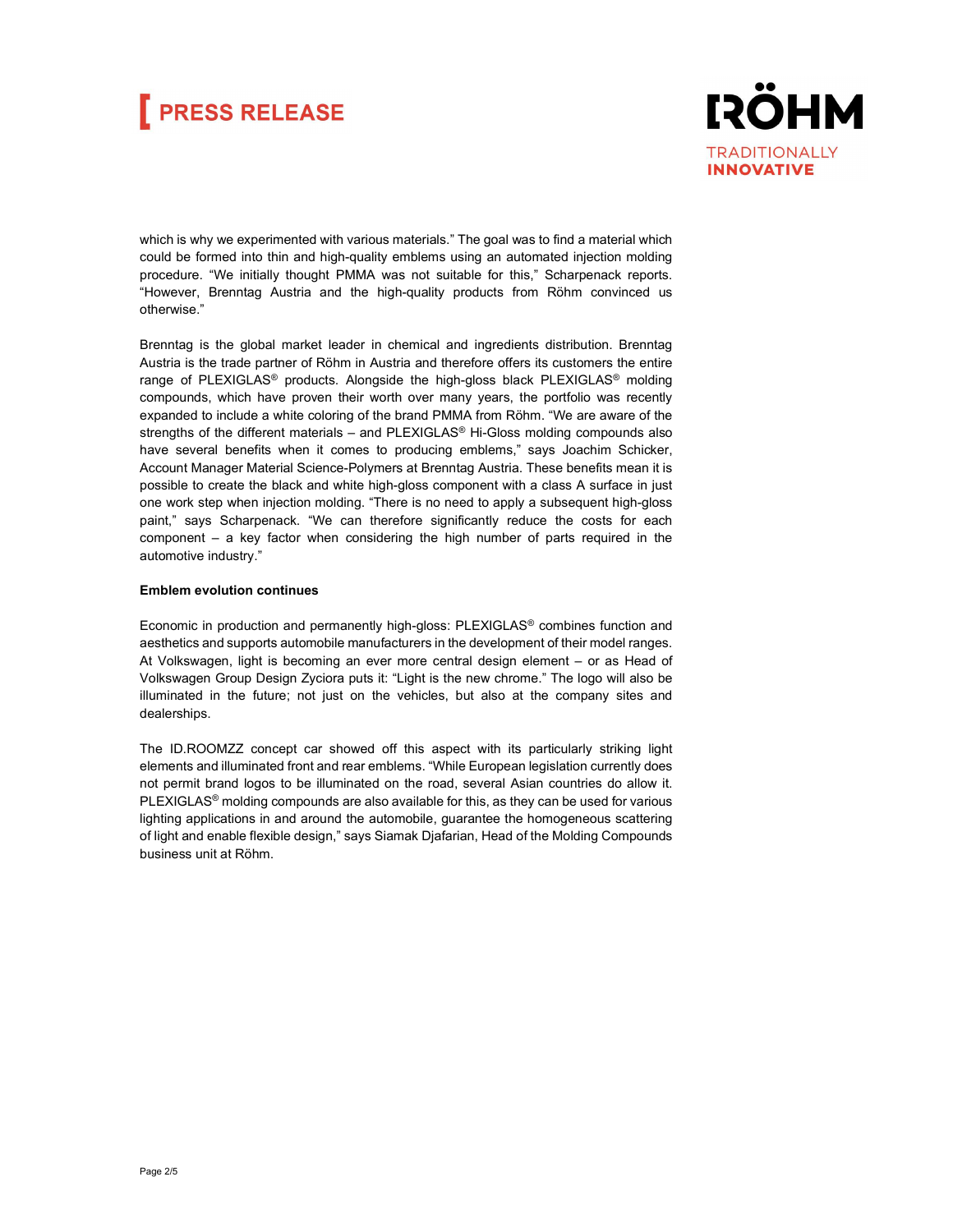## **PRESS RELEASE**





Text: The current VW emblem, as seen here on the ID.3, combines white letters and a jetblack background. Both elements are manufactured using two color variants from the PLEXIGLAS® Hi-Gloss series.

Source: Volkswagen



Text: Even more striking on the front and rear: The diameter of the current emblem is 4.5 centimeters larger than previous versions. Source: Volkswagen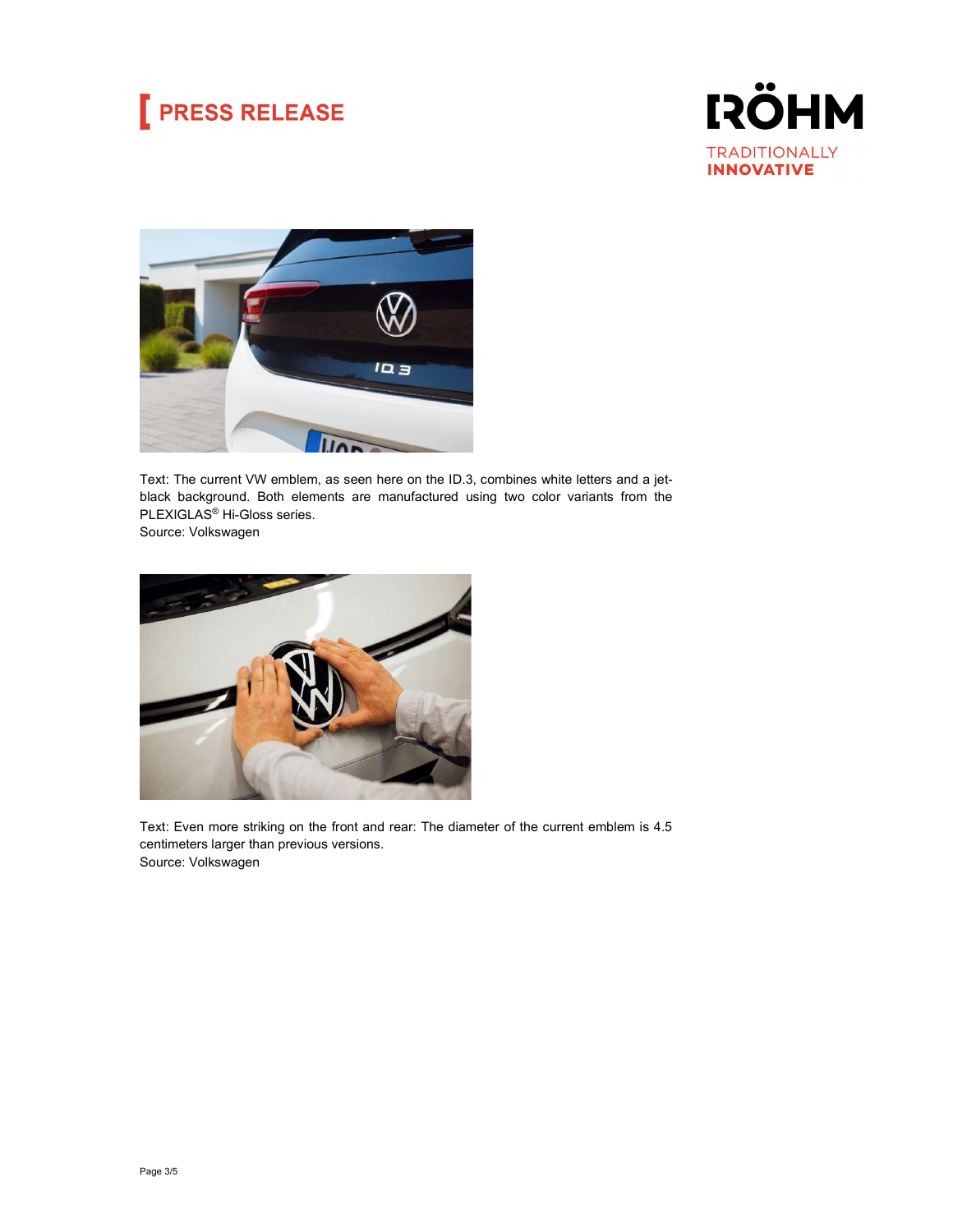### **PRESS RELEASE**





Text: Cast in the same mold: The high-gloss surface of the emblem made from PLEXIGLAS® creates a homogeneous impression while allowing the brand to clearly stand out. Source: Volkswagen



Text: Illuminated logos are the next step in automobile emblems, as shown here on the ID.ROOMZZ concept car. The covers of the illuminated emblems were made from PLEXIGLAS<sup>®</sup> with an optical coating, which makes them appear even brighter. Source: Volkswagen